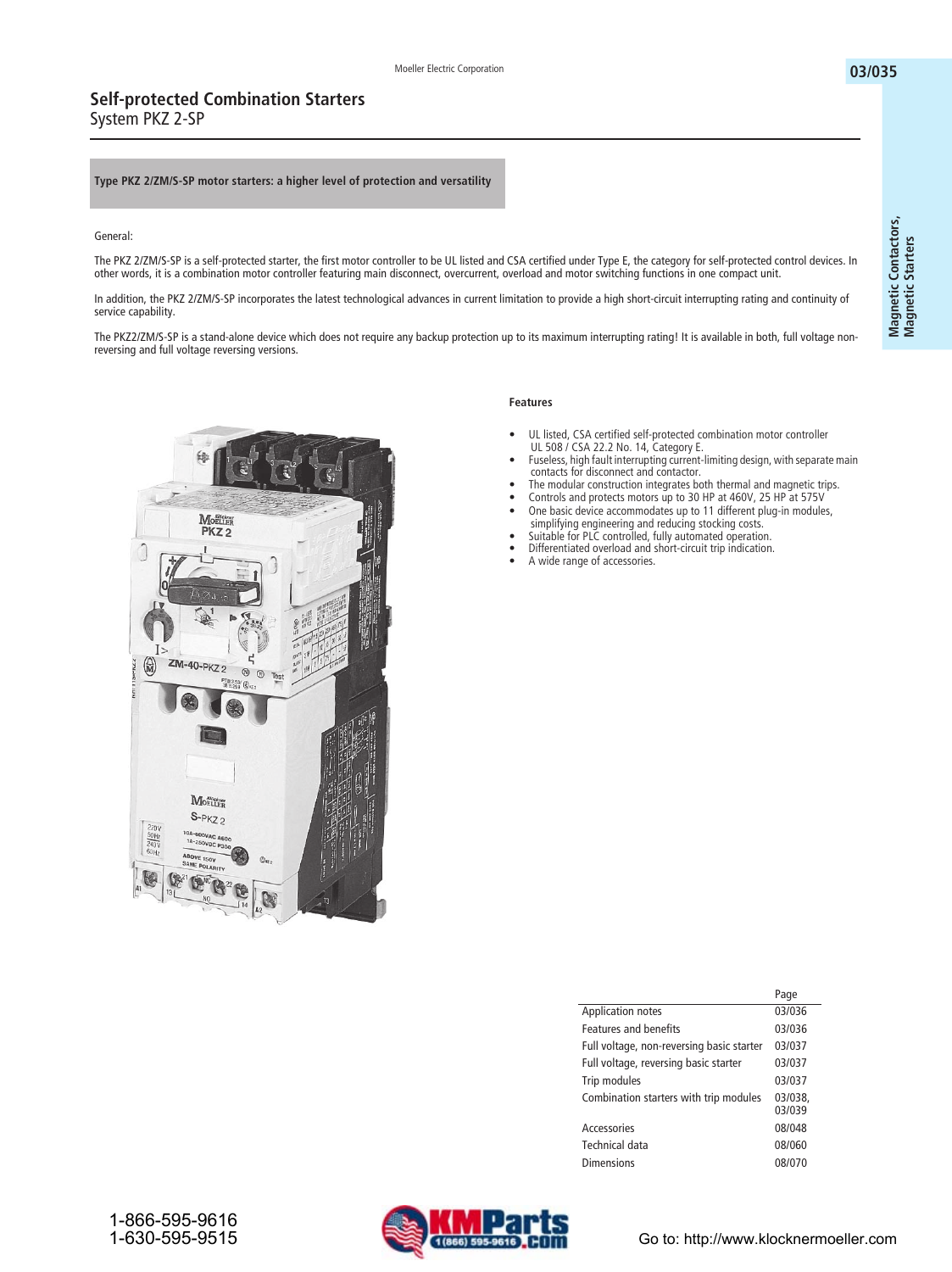$\overline{\mathcal{L}}$ 

PKZ2/ZM-...S-SP Self-protected<br>Combination Motor Controller

| <b>System PKZ 2-SP</b> |                                     |  |
|------------------------|-------------------------------------|--|
|                        | Self-protected Combination Starters |  |

To Supply

#### **All-in-one starter eliminates upstream circuit breaker or fuses**

As per the intent of NEC article 430 and CEC Rule 28, the self-protected control device will perform the functions of motor disconnecting means (part IX), motor branch circuit, short circuit and ground fault protection (part IV), motor controller (part VII) and motor overload protection (part III).

Up to the maximum rated short-circuit current available, no upstream circuit breaker or set of fuses is required.

> Part I ا : 1 an c<br>,430.24<br>430.25. 430.26

> > Part V

Part IX

Part IV

Part II

Part VII

Part VI

Part III

Part I

Part III

Part II<br>430.23

Part II<br>430.23 and Article 470

The PKZ 2/ZM-.../S-SP has two sets of main contacts, both current-limiting in design. This provides it with a high interrupting rating and the capability to protect itself against damage under fault conditions. No contact welding can ensue thus providing for continuity of service.

Each unit consists of a basic frame (disconnect switch and contactor) rated to switch a motor load of 30Hp at 460V, 25 Hp at 575V AC. Eleven plug-in trip modules are available to cover motor loads ranging from fractional Hp sizes through 30 Hp at 460V and 25 Hp at 575V AC. As a result, stocking of parts is minimized and use of the starter for other motor loads may be as simple as plugging-in a new trip module and setting the trip module response dials.

#### **Choose the PKZ2/ZM-.../S-SP starter for maximum protection and flexibility**

- **UL listed for use on circuits capable of delivering 65kA RMS sym. at 480Y/277V AC and 42kA RMS sym. at 600Y/ 347V AC.**
- **No backup short-circuit protection required (replaces fuses or circuit breakers required by other conventional starters).**
- **Plug-in trip modules can be removed/installed without disturbing power wiring.**
- **Field-adjustable, coordinated and sealable settings for motor overload and short-circuit trip response.**
- **Compact design allows installation in hard-to-fit**
- **areas. • Exceeds IEC "Type 2" coordination without the need for additional fuses or circuit breakers.**
- **Removal of trip block (for maintenance or servicing) provides visible electrical isolation gap between line disconnecting and contactor portions.**
- **All live parts (including terminals) are shrouded against accidental contact ("finger-proof" per IEC 536), even with the plug-in trip module removed.**
- **Maximum continuity of service (protects itself against damage from fault currents).**

Diagram 430.1 from NEC Article 430

The PKZ2/ZM-.../S-SP self-protected starter comes standard as a one piece construction featuring a main disconnect and a contactor. The unit can be either panel or rail mounted. Integral power takeoffs are provided between the disconnect and contactor for control circuit feed. Adjustable motor protective thermal -magnetic trip modules are set in accordance with the motor full load current and plugged directly into the base of the disconnect.



 $\leftrightarrow$  page 08/024)

Trip modules and accessories can be field installed for maximum versatility. The main disconnect and contactor modules can also be separately mounted. This is particularly suitable for full voltage reversing applications which combine the PKZ2-SP disconnect

Both field wiring terminals on the line side (disconnect) and load side (contactor) have large service entrance spacings typical of molded case circuit breakers.

The main disconnect isolating contacts are current limiting in design.

switch and two mechanically interlocked S-PKZ2 contactors.

- Visible "finger-touch-proof" open circuit power path when trip module is removed.
- The contactor main switching contacts are also current limiting in design and significantly enhance the device's overall interrupting ability.
- The contactor comes standard with 1 N.O. and 1 N.C. auxiliary contacts. 2 N.O. contacts are also available.
- The trip module can be set and then sealed with a wire lock.
- Padlockable handle with ON, OFF and + (tripped) indication.
- Field-interchangeable plug-in motor protective trip modules with coordinated overload and short-circuit protection built in.
- 9 Adjustable magnetic trip dial, range 8.5 - 14 x trip module rating.
- 10 Adjustable thermal trip dial, range 0.6 - 1 x trip module rating (set to motor FLC.)
- 11 Test-to-trip slot.
- 12 Coding feature to differentiate trip modules.
- 13 Short-circuit trip indicator K-AGM-PKZ2 provides visual indication of short circuit trip condition and differentiation between short-circuit and general trip due to overload and/or voltage trips.



Motor feeder Motor feeder<br>short-circuit and<br>ground-fault protection

Motor disconnecting means

Motor branch-circuit<br>short-circuit and<br>ground-fault protection

Motor circuit conductor

Motor control circuits

**Thermal protection** 

Secondary controller<br>Secondary conductors

Secondary resistors

Motor overload protection

Motor controller

Moto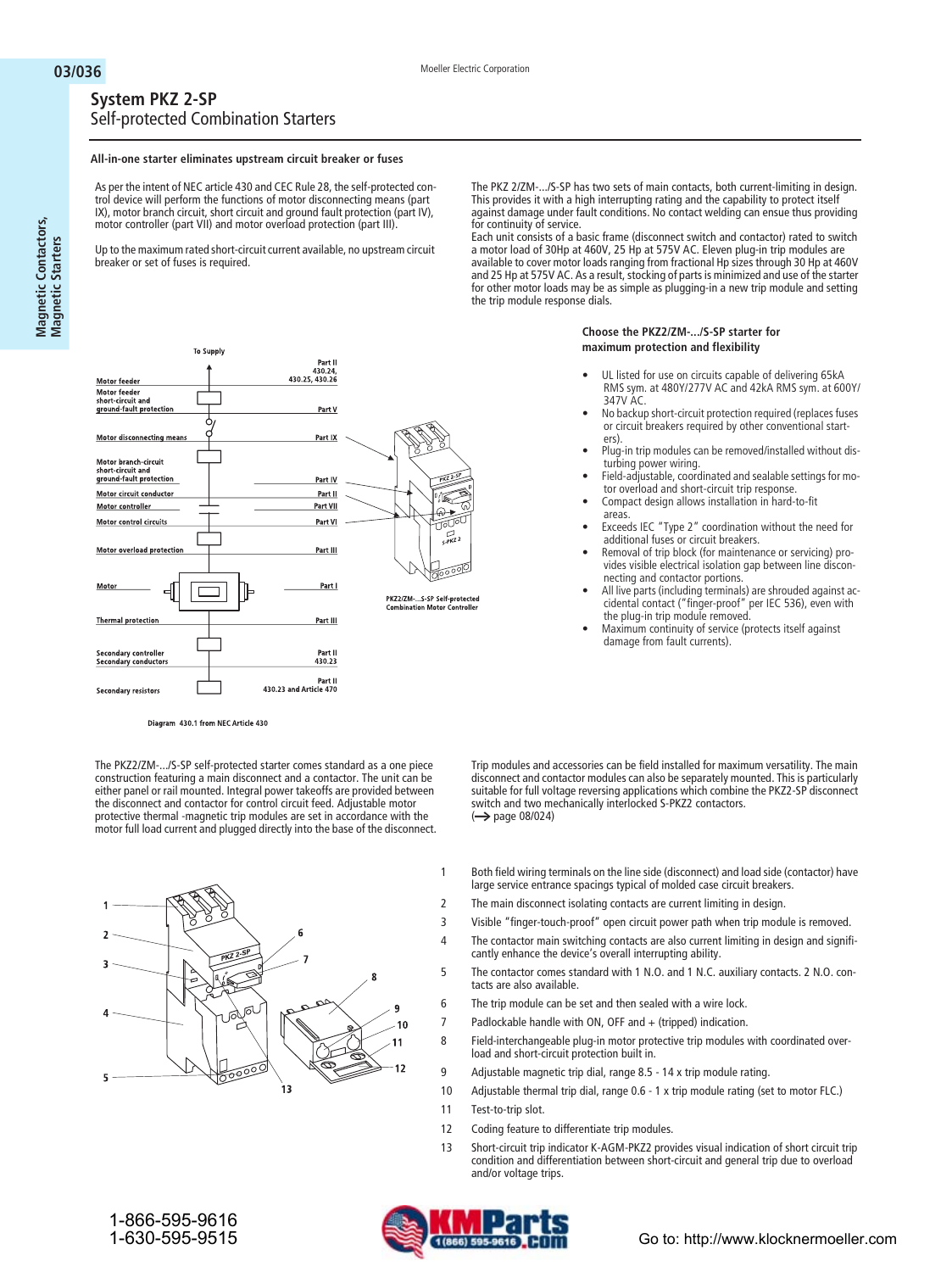## **System PKZ 2-SP** Self-protected Combination Starters - FVNR, FVR, Open Type

| 200 V                                                                              | Max. HP rating, 3 phase<br>230 V                             | 460 V | 575 V | <b>Type</b><br>Specify coil voltage and | <b>Price</b><br>see price list | Notes:                                                                                                                                                                                                                                                                                                                                                                                                             |
|------------------------------------------------------------------------------------|--------------------------------------------------------------|-------|-------|-----------------------------------------|--------------------------------|--------------------------------------------------------------------------------------------------------------------------------------------------------------------------------------------------------------------------------------------------------------------------------------------------------------------------------------------------------------------------------------------------------------------|
| HP                                                                                 | HP                                                           | HP    | HP    | frequency, $\rightarrow$ page 03/038    |                                |                                                                                                                                                                                                                                                                                                                                                                                                                    |
| Full voltage, non-reversing starter<br>without trip module<br>25<br>10<br>15<br>30 |                                                              |       |       | <b>PKZ2/S-SP ()</b>                     |                                | Ready to be mounted and wired in its own enclosure. The HP values<br>shown are the maximum allowable and are dependent on the trip mod-<br>ule chosen. Trip modules shown below can be selected later according to<br>desired motor HP and FLC and plugged into the disconnect to complete<br>the starter. Trip modules can be field installed for maximum flexibility.                                            |
| 10                                                                                 | Full voltage, reversing starter<br>without trip module<br>15 | 30    | 25    | <b>PKZ2/S-SP-FVR ()</b>                 |                                | Supplied with factory mounted and wired disconnect and mechanically<br>interlocked contactors. The HP values shown are the maximum allowable<br>and are dependent on the trip module chosen. Trip modules shown be-<br>low can be selected later according to desired motor HP and FLC and<br>plugged into the disconnect to complete the starter. Trip modules can be<br>field installed for maximum flexibility. |

| <b>Trip modules</b> |                              |                |                                         |                                        |                                         |                             |           | with overload function        |           |
|---------------------|------------------------------|----------------|-----------------------------------------|----------------------------------------|-----------------------------------------|-----------------------------|-----------|-------------------------------|-----------|
|                     | Max. HP rating 3 phase       |                |                                         | Adjustable<br>thermal<br>current range | Adjustable<br>magnetic current<br>range | <b>Type</b>                 | Price     | <b>Type</b>                   | Price     |
| 200V                | 230V                         | 460V           | 575V                                    |                                        |                                         | Article No.                 | see price |                               | see price |
| <b>HP</b>           | HP                           | <b>HP</b>      | HP                                      | A <sup>1</sup>                         | A                                       |                             | list      |                               | list      |
|                     | to complete starter          |                | Trip modules are added to above devices |                                        |                                         |                             |           |                               |           |
| in accordance       | In this range select devices |                |                                         | $0.4 - 0.6$                            | $5 - 8$                                 | ZM-0.6-PKZ2<br>024232       |           | <b>ZMR-0.6-PKZ2</b><br>033943 |           |
| with motor FLC      |                              | $\frac{1}{2}$  | 1/2                                     | $0.6 - 1.0$                            | $8 - 14$                                | <b>ZM-1-PKZ2</b><br>028979  |           | ZMR-1-PKZ2<br>033950          |           |
|                     | 1/3                          | 3/4            | $\mathbf{1}$                            | $1.0 - 1.6$                            | $14 - 22$                               | ZM-1.6-PKZ2<br>031352       |           | ZMR-1.6-PKZ2<br>033952        |           |
| $\frac{1}{2}$       | $\frac{1}{2}$                | $\mathbf{1}$   | $1 \frac{1}{2}$                         | $1.6 - 2.4$                            | $20 - 35$                               | ZM-2.4-PKZ2<br>033725       |           | ZMR-2.4-PKZ2<br>033955        |           |
| $\mathbf{1}$        | $\mathbf{1}$                 | $\overline{2}$ | 3                                       | $2.4 - 4.0$                            | $35 - 55$                               | <b>ZM-4-PKZ2</b><br>036098  |           | ZMR-4-PKZ2<br>033957          |           |
| 11/2                | 11/2                         | 3              | 5                                       | $4.0 - 6.0$                            | $50 - 80$                               | <b>ZM-6-PKZ2</b><br>038471  |           | ZMR-6-PKZ2<br>033966          |           |
| $\overline{2}$      | $\overline{3}$               | 5              | $7 \frac{1}{2}$                         | $6 - 10$                               | $80 - 140$                              | <b>ZM-10-PKZ2</b><br>040844 |           | <b>ZMR-10-PKZ2</b><br>033967  |           |
| $\overline{3}$      | 5                            | 10             | 10                                      | $10 - 16$                              | $130 - 220$                             | <b>ZM-16-PKZ2</b><br>043217 |           | <b>ZMR-16-PKZ2</b><br>033968  |           |
| $7 \frac{1}{2}$     | 71/2                         | 20             | 25                                      | $16 - 27$                              | $200 - 350$                             | <b>ZM-25-PKZ2</b><br>045590 |           | <b>ZMR-25-PKZ2</b><br>033969  |           |
| 10                  | 10                           | 20             | $\overline{\phantom{a}}$                | $24 - 32$                              | $275 - 425$                             | <b>ZM-32-PKZ2</b><br>047963 |           | <b>ZMR-32-PKZ2</b><br>033973  |           |
| 10                  | 15                           | 30             | $\sim$                                  | $32 - 42$                              | $350 - 500$                             | <b>ZM-40-PKZ2</b><br>050336 |           | <b>ZMR-40-PKZ2</b><br>033975  |           |

**Notes**: **1) Set bimetal trips (yellow dial) to motor FLC**

**• Tripping current = 125% of setting**

**• For motors of service factor 1.0, set dial to 0.9** 

**of motor FLC setting**

**• Ambient compensated**

**• Phase failure sensitive**

#### **UL listed / CSA certified**

| <b>Maximum interrupting ratings</b> |                                                                                                                               |  |  |  |  |  |  |  |
|-------------------------------------|-------------------------------------------------------------------------------------------------------------------------------|--|--|--|--|--|--|--|
| 240 V AC                            | 100 kA RMS sym.                                                                                                               |  |  |  |  |  |  |  |
| 480 Y / 277 V AC                    | 65 kA RMS sym.                                                                                                                |  |  |  |  |  |  |  |
| 600 Y / 347 V AC                    | 42 kA RMS sym.                                                                                                                |  |  |  |  |  |  |  |
| up to $27$ A                        | Suitable for maximum 600 V AC power distribution system when<br>the voltage between any phase to ground does not exceed 347 V |  |  |  |  |  |  |  |
| up to $42$ A                        | Suitable for maximum 480 V AC power distribution system when<br>the voltage between any phase to ground does not exceed 277 V |  |  |  |  |  |  |  |

#### **Trip module type ZMR**

Under overload and short-circuit fault conditions the standard trip module will open the main disconnect portion of the PKZ2 Self-protected Starter, much like the operation of an inverse time molded case breaker. As an option, the trip module type ZMR can be provided. It features a set of auxiliary contacts which are activated under overload conditions. Similar to the operation of an overload relay in a conventional combination controller, the N.C. contact can be used to de-energize the contactor coil circuit in the event of an overload and the N.O. contact can be used to annunciate the condition. A short-circuit fault will trip open the main disconnect instantaneously, just like the standard trip module.

The ZMR module is ideal for applications which need to take full advantage of the self-protected starter's capabilities over conventional combination controllers, but wish to retain the operating features of a conventional overload relay in a starter.



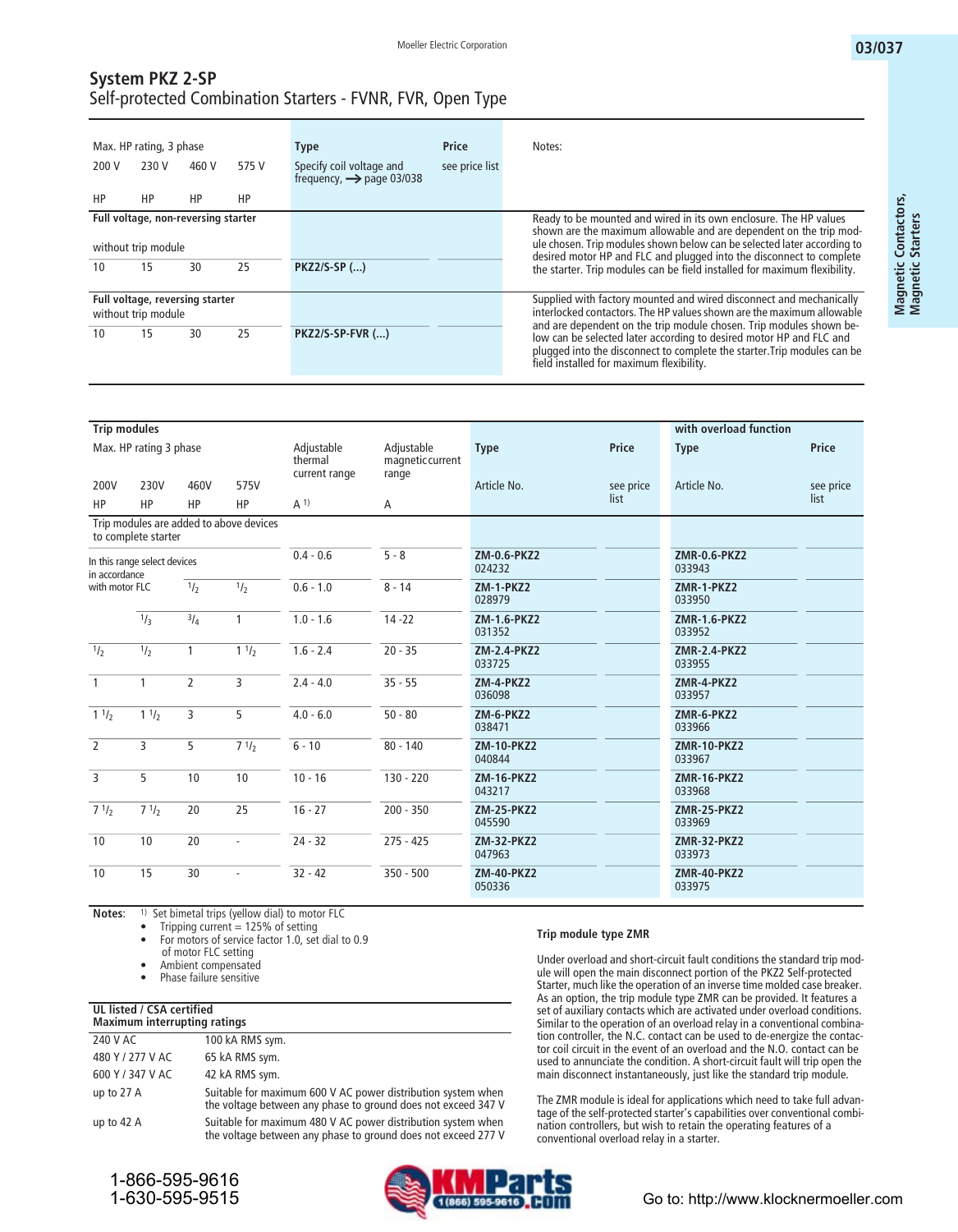**Magnetic Contactors, Magnetic Starters**

Magnetic Contactors,<br>Magnetic Starters

## **System PKZ2-SP** Combination Starters - Self-protected FVNR

|                                            |                                       |                                       |                          |                                                                |                                                                                              | with ZM trip module                                            |                                                                                                |                                                                                                   |                                                                                                 |                                                                                                |                                                             |
|--------------------------------------------|---------------------------------------|---------------------------------------|--------------------------|----------------------------------------------------------------|----------------------------------------------------------------------------------------------|----------------------------------------------------------------|------------------------------------------------------------------------------------------------|---------------------------------------------------------------------------------------------------|-------------------------------------------------------------------------------------------------|------------------------------------------------------------------------------------------------|-------------------------------------------------------------|
| Rating data<br>50/60Hz                     |                                       | UL/CSA maximum Horsepower rating (HP) |                          | Adjustable current<br>range                                    |                                                                                              | <b>Type</b>                                                    |                                                                                                | Price<br>see price list                                                                           |                                                                                                 |                                                                                                |                                                             |
| 3 phase                                    |                                       |                                       |                          | Thermal<br>setting<br>(set to mo-<br>tor FLC $)$ <sup>1)</sup> | Magnetic<br>trip                                                                             | Specify coil voltage and<br>frequency, $\rightarrow$ see below |                                                                                                | <b>Enclosed</b><br>General<br>purpose<br>Type 1<br>Replace $\square$<br>with suffix<br>$\sqrt{S}$ | Industrial<br>use<br>Type 12<br>dusttight<br>Replace $\square$<br>with suffix<br>/SD<br>Type 3R | Insulating<br>material<br>Type 12<br>corrosion-<br>resistant<br>dusttight<br>Replace $\square$ | Open<br>without<br>enclosure<br>Delete $\square$ in<br>type |
| 200 V<br><b>HP</b>                         | 230 V<br><b>HP</b>                    | 460 V<br>HP                           | 575 V<br><b>HP</b>       | A                                                              | Α                                                                                            |                                                                |                                                                                                |                                                                                                   | weather-<br>proof<br>Replace $\square$<br>with suffix<br>/DW                                    | with<br>suffix /I                                                                              |                                                             |
| In this range, select                      | devices in accordance                 |                                       |                          | $0.4 - 0.6$ 5 - 8                                              |                                                                                              |                                                                | PKZ2/ZM-0.6/S-SP □ ()                                                                          |                                                                                                   |                                                                                                 |                                                                                                |                                                             |
| with motor FLC                             |                                       | $\overline{1I_2}$                     | 1/2                      | $0.6 - 1.0$                                                    | $8 - 14$                                                                                     | PKZ2/ZM-1/S-SP □ ()                                            |                                                                                                |                                                                                                   |                                                                                                 |                                                                                                |                                                             |
|                                            | 1/3                                   | $\frac{3}{4}$                         | $\overline{1}$           | $1.0 - 1.6$                                                    | $14 - 22$                                                                                    |                                                                | PKZ2/ZM-1.6/S-SP □ ()                                                                          |                                                                                                   |                                                                                                 |                                                                                                |                                                             |
| $\overline{\frac{1}{2}}$                   | 1/2                                   | $\overline{1}$                        | $1 \frac{1}{2}$          | $1.6 - 2.4$                                                    | $20 - 35$                                                                                    |                                                                | PKZ2/ZM-2.4/S-SP □ ()                                                                          |                                                                                                   |                                                                                                 |                                                                                                |                                                             |
| $\overline{1}$                             | $\mathbf{1}$                          | $\overline{2}$                        | $\overline{3}$           | $2.4 - 4.0$                                                    | $35 - 55$                                                                                    | PKZ2/ZM-4/S-SP □ ()                                            |                                                                                                |                                                                                                   |                                                                                                 |                                                                                                |                                                             |
| $1 \frac{1}{2}$                            | $1 \frac{1}{2}$                       | $\overline{3}$                        | 5                        | $4.0 - 6.0$                                                    | $50 - 80$                                                                                    | PKZ2/ZM-6/S-SP □ ()                                            |                                                                                                |                                                                                                   |                                                                                                 |                                                                                                |                                                             |
| $\overline{2}$                             | $\overline{3}$                        | 5                                     | 71/2                     | $6 - 10$                                                       | $80 - 140$                                                                                   |                                                                | PKZ2/ZM-10/S-SP □ ()                                                                           |                                                                                                   |                                                                                                 |                                                                                                |                                                             |
|                                            | 5                                     | 10                                    | 10                       | $10 - 16$                                                      | 130 - 220                                                                                    |                                                                | PKZ2/ZM-16/S-SP □ ()                                                                           |                                                                                                   |                                                                                                 |                                                                                                |                                                             |
| $7 \frac{1}{2}$                            | $7 \frac{1}{2}$                       | 20                                    | 25                       | $16 - 27$                                                      | $200 - 350$                                                                                  |                                                                | PKZ2/ZM-25/S-SP □ ()                                                                           |                                                                                                   |                                                                                                 |                                                                                                |                                                             |
| 10                                         | 10                                    | 20                                    | $\sim$                   | $24 - 32$                                                      | $275 - 425$                                                                                  |                                                                | PKZ2/ZM-32/S-SP □ ()                                                                           |                                                                                                   |                                                                                                 |                                                                                                |                                                             |
| 10                                         | 15                                    | 30                                    | $\overline{\phantom{a}}$ | $32 - 42$                                                      | $350 - 500$                                                                                  |                                                                | PKZ2/ZM-40/S-SP □ ()                                                                           |                                                                                                   |                                                                                                 |                                                                                                |                                                             |
| Notes:                                     |                                       |                                       |                          |                                                                | $-$ Tripping current = 125% of setting<br>- Ambient compensated<br>- Phase failure sensitive | <sup>1)</sup> Set bimetal trips (yellow dial) to motor FLC     | - For motors of service factor 1.0, set dial to 0.9 of motor FLC setting                       |                                                                                                   |                                                                                                 |                                                                                                |                                                             |
| Type number<br>Coil voltage<br>Accessories | To order specify:<br>Enclosure suffix |                                       |                          | Type                                                           |                                                                                              | PKZ2/ZM-16/S-SP /SD (120V60HZ)<br>Enclosure suffix             | Coil voltage                                                                                   |                                                                                                   |                                                                                                 |                                                                                                |                                                             |
|                                            | <b>Available Coil Voltages</b>        |                                       |                          |                                                                |                                                                                              |                                                                |                                                                                                |                                                                                                   |                                                                                                 |                                                                                                |                                                             |
| Standard voltages                          |                                       |                                       |                          |                                                                |                                                                                              |                                                                | Special voltages<br>(other than the<br>standard coils listed) 1)                               |                                                                                                   |                                                                                                 |                                                                                                |                                                             |
| 24V 50Hz                                   |                                       | 24V 60Hz                              | 110V 50Hz,<br>120V 60Hz  | 380V 50Hz,<br>440V 60Hz                                        |                                                                                              | 24V 50/60Hz                                                    | V 50Hz (24 - 600V)                                                                             |                                                                                                   |                                                                                                 |                                                                                                |                                                             |
| 48V 50Hz                                   |                                       |                                       | 190V 50Hz,<br>220V 60Hz  | 400V 50Hz,<br>440V 60Hz                                        |                                                                                              | 110V 50/60Hz                                                   | V 60Hz (24 - 600V)                                                                             |                                                                                                   |                                                                                                 |                                                                                                |                                                             |
| 240V 50Hz                                  |                                       |                                       | 220V 50Hz,<br>240V 60Hz  | 415V 50Hz,<br>480V 60Hz                                        |                                                                                              | 230V 50/60Hz                                                   | <sup>1)</sup> when ordering special<br>coils, please state the re-<br>quired actuating voltage |                                                                                                   |                                                                                                 |                                                                                                |                                                             |
|                                            |                                       |                                       | 230V 50Hz,<br>240V 60Hz  |                                                                |                                                                                              |                                                                | from the given range<br>$(-V).$                                                                |                                                                                                   |                                                                                                 |                                                                                                |                                                             |

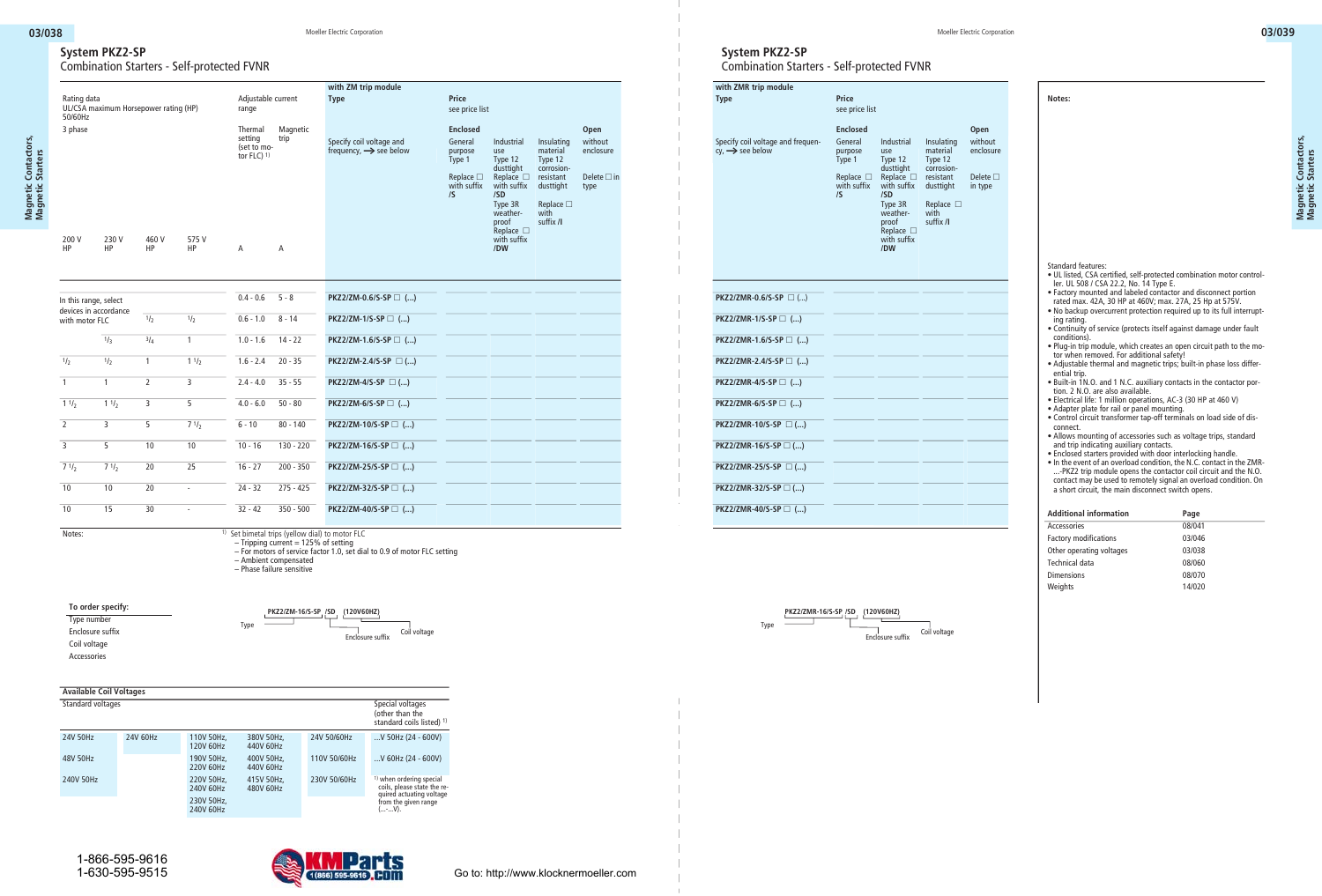## **System PKZ2-SP** Combination Starters - Self-protected FVNR

|                                                                                                                                                                    | with ZMR trip module                                             |
|--------------------------------------------------------------------------------------------------------------------------------------------------------------------|------------------------------------------------------------------|
| Price<br>see price list                                                                                                                                            | <b>Type</b>                                                      |
| <b>Enclosed</b><br>Open                                                                                                                                            |                                                                  |
| General<br>without<br>Industrial<br>Insulating<br>enclosure<br>material<br>purpose<br>Type 1<br>use<br>Type 12                                                     | Specify coil voltage and frequen-<br>cy, $\rightarrow$ see below |
| Fype 1 $\frac{1}{2}$<br>Type 12<br>Replace $\Box$ Replace $\Box$<br>With suffix with suffix<br>corrosion-<br>resistant<br>dusttight<br>Delete $\square$<br>in type |                                                                  |
| /SD<br>$\sqrt{S}$<br>Type 3R<br>Replace $\square$<br>with<br>weather-                                                                                              |                                                                  |
| suffix /I<br>proof<br>Replace $\square$                                                                                                                            |                                                                  |
| with suffix<br><b>/DW</b>                                                                                                                                          |                                                                  |
|                                                                                                                                                                    |                                                                  |
|                                                                                                                                                                    | $PKZ2/ZMR-0.6/S-SP \square$ ()                                   |
|                                                                                                                                                                    | PKZ2/ZMR-1/S-SP □ ()                                             |
|                                                                                                                                                                    | $PKZ2/ZMR-1.6/5-SP \square$ ()                                   |
|                                                                                                                                                                    | $PKZ2/ZMR-2.4/5-SP \square$ ()                                   |
|                                                                                                                                                                    | $PKZ2/ZMR-4/S-SP \square$ ()                                     |
|                                                                                                                                                                    | $PKZ2/ZMR-6/5-SP \square$ ()                                     |
|                                                                                                                                                                    | PKZ2/ZMR-10/S-SP □ ()                                            |
|                                                                                                                                                                    | $PKZ2/ZMR-16/S-SP \square$ ()                                    |
|                                                                                                                                                                    | PKZ2/ZMR-25/S-SP $\square$ ()                                    |
|                                                                                                                                                                    | PKZ2/ZMR-32/S-SP □ ()                                            |
|                                                                                                                                                                    | PKZ2/ZMR-40/S-SP $\Box$ ()                                       |

**PKZ2/ZMR-16/S-SP /SD (120V60HZ) Enclosure suffix** Coil voltage Type

**Notes:** Magnetic Contactors,<br>Magnetic Starters **Magnetic Contactors,** Standard features:

- UL listed, CSA certified, self-protected combination motor controller. UL 508 / CSA 22.2, No. 14 Type E.
- Factory mounted and labeled contactor and disconnect portion rated max. 42A, 30 HP at 460V; max. 27A, 25 Hp at 575V.
- No backup overcurrent protection required up to its full interrupting rating.
- Continuity of service (protects itself against damage under fault conditions).
- Plug-in trip module, which creates an open circuit path to the motor when removed. For additional safety!
- Adjustable thermal and magnetic trips; built-in phase loss differential trip.
- Built-in 1N.O. and 1 N.C. auxiliary contacts in the contactor portion. 2 N.O. are also available.
- Electrical life: 1 million operations, AC-3 (30 HP at 460 V)
- Adapter plate for rail or panel mounting.
- Control circuit transformer tap-off terminals on load side of disconnect.
- Allows mounting of accessories such as voltage trips, standard and trip indicating auxiliary contacts.
- Enclosed starters provided with door interlocking handle. • In the event of an overload condition, the N.C. contact in the ZMR- ...-PKZ2 trip module opens the contactor coil circuit and the N.O. contact may be used to remotely signal an overload condition. On a short circuit, the main disconnect switch opens.

| <b>Additional information</b> | Page   |
|-------------------------------|--------|
| Accessories                   | 08/041 |
| <b>Factory modifications</b>  | 03/046 |
| Other operating voltages      | 03/038 |
| Technical data                | 08/060 |
| <b>Dimensions</b>             | 08/070 |
| Weights                       | 14/020 |



**Magnetic Starters**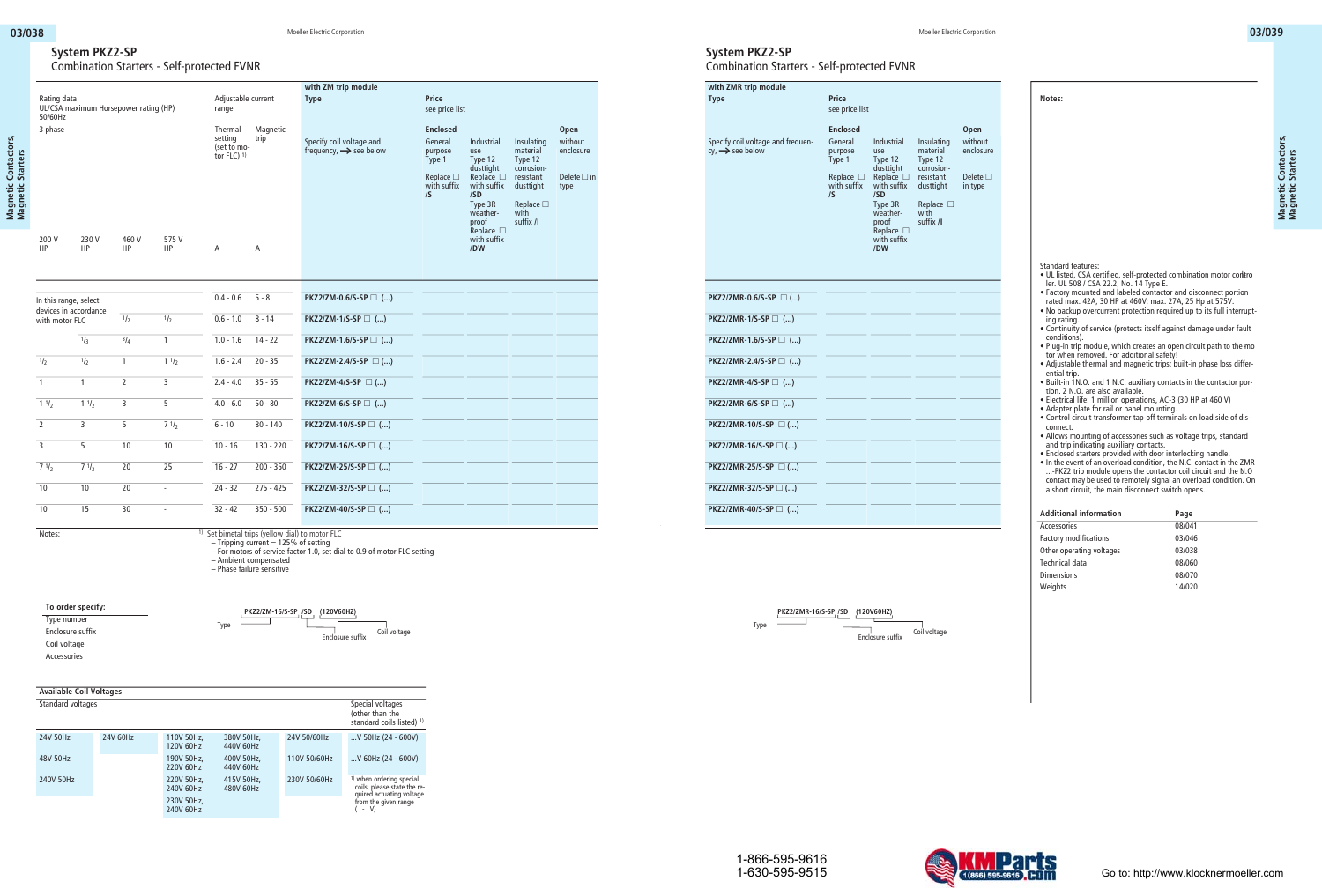## **Combination Starters** Breaker Type - FVNR

| Rating data<br>50/60Hz<br>3 phase | UL/CSA maximum Horsepower rating (HP) |                |                    | contacts       | Standard auxililary | Non reversing<br><b>Type</b><br>Specify coil voltage and frequency,                              | Price<br>see price list<br><b>Enclosed</b><br>General    | Price includes 3-phase bimetal overload relay<br>Industrial use Insulating                                |                                                                                                                      |
|-----------------------------------|---------------------------------------|----------------|--------------------|----------------|---------------------|--------------------------------------------------------------------------------------------------|----------------------------------------------------------|-----------------------------------------------------------------------------------------------------------|----------------------------------------------------------------------------------------------------------------------|
|                                   |                                       |                |                    |                |                     | $\rightarrow$ page 03/065, 066<br>Specify overload<br>relay suffix,<br>$\rightarrow$ page 03/023 | purpose<br>Type 1<br>Replace □<br>with suffix / <b>S</b> | Type 12<br>dusttight<br>Replace $\square$<br>Type 3R<br>weatherproof<br>$Replace$ $\Box$<br>with suffix / | material<br>Type 12<br>corrosion-resis-<br>with suffix /SD tant, dusttight<br>Replace $\square$<br>with<br>suffix /I |
| 200 V<br>HP                       | 230 V<br><b>HP</b>                    | 460 V<br>HP    | 575 V<br><b>HP</b> | N.O.           | N.C.                |                                                                                                  |                                                          | <b>DW</b>                                                                                                 |                                                                                                                      |
| $\overline{3}$                    | $\overline{3}$                        | - 5            | $\sim$             | $\overline{1}$ | $\mathbf{0}$        | $M00M-10/ZM/Z00 \Box$ ()                                                                         |                                                          |                                                                                                           |                                                                                                                      |
|                                   | $\sim$                                | $7\frac{1}{2}$ | $\sim$             | -1             | $\overline{0}$      | $MOOAM-10/ZM/ZO0 \Box$ ()                                                                        |                                                          |                                                                                                           |                                                                                                                      |
| 5                                 | $7\frac{1}{2}$                        | 10             | 15                 | $\overline{1}$ | $\overline{1}$      | $M0M/11/ZM/Z00 \square$ ()                                                                       |                                                          |                                                                                                           |                                                                                                                      |
| $7\frac{1}{2}$                    | 10                                    | 15             | 20                 | $\overline{1}$ |                     | $MOAM/11/ZM6/Z$ $\Box$ ()                                                                        |                                                          |                                                                                                           |                                                                                                                      |
| 10                                | $\sim$                                | 20             | 25                 | $\overline{1}$ |                     | $M1M/11/ZM6/Z1-40$ )                                                                             |                                                          |                                                                                                           |                                                                                                                      |
| $\sim$                            | 15                                    | 25             | 30                 | $\overline{1}$ | $\overline{1}$      | M1AM/11/ZM6/Z1- □ ()                                                                             |                                                          |                                                                                                           |                                                                                                                      |
| 15                                | 20                                    | 40             | 40                 | $\overline{1}$ | $\overline{1}$      | $M2M/11/ZM6/Z1-57$ $\Box$ ()                                                                     |                                                          |                                                                                                           |                                                                                                                      |
| 20                                | 25                                    | 50             | 50                 | $\overline{1}$ | $\overline{1}$      | M2AM/11/ZM6/Z1- □ ()                                                                             |                                                          |                                                                                                           |                                                                                                                      |
| 25                                | 30                                    | 60             | 75                 | $\overline{1}$ | $\overline{1}$      | M3M80/11/ZM6/Z5- □ ()                                                                            |                                                          |                                                                                                           |                                                                                                                      |
| 30                                | $\sim$                                | 75             | 100                | $\mathbf{1}$   |                     | M4M115/11/ZM6/Z5-100 $\Box$ ()                                                                   |                                                          |                                                                                                           |                                                                                                                      |
| $\sim$                            | 40                                    | $\sim$         | $\sim$             | $\overline{1}$ |                     | $M4M115/11/ZM6/Z5-125$ $\Box$ ()                                                                 |                                                          |                                                                                                           |                                                                                                                      |
| 40                                | 50                                    | 100            | 125                | $\overline{1}$ |                     | $M4M115/11/ZM9/Z5$ ()                                                                            |                                                          |                                                                                                           |                                                                                                                      |
| $\overline{50}$                   | 60                                    | 125            | 150                | $\overline{2}$ | 2                   | MM185/22/ZM9/Z5-160 $\Box$ ()                                                                    |                                                          |                                                                                                           |                                                                                                                      |
| 60                                | 75                                    | 150            | 200                | $\overline{2}$ | $\overline{2}$      | MM225/22/ZM9/Z5-220 □ ()                                                                         |                                                          |                                                                                                           |                                                                                                                      |
| 75                                | 100                                   | 200            | 250                | $\overline{2}$ | 2                   | MM250/22/ZM10/Z5- $\square$ ()                                                                   |                                                          |                                                                                                           |                                                                                                                      |
| $\frac{100}{100}$                 | 125                                   | 250            | 300                | $\overline{2}$ | $\overline{2}$      | MM300/22/ZM10/ZW7- □ ()                                                                          |                                                          |                                                                                                           |                                                                                                                      |
| $\overline{125}$                  | 150                                   | 300            | 400                | $\overline{2}$ | $\overline{2}$      | MM400/22/ZM10/ZW7-400 $\Box$ ()                                                                  |                                                          |                                                                                                           |                                                                                                                      |

**To order specify:**

Type number Overload relay suffix Enclosure suffix Coil voltage Accessories





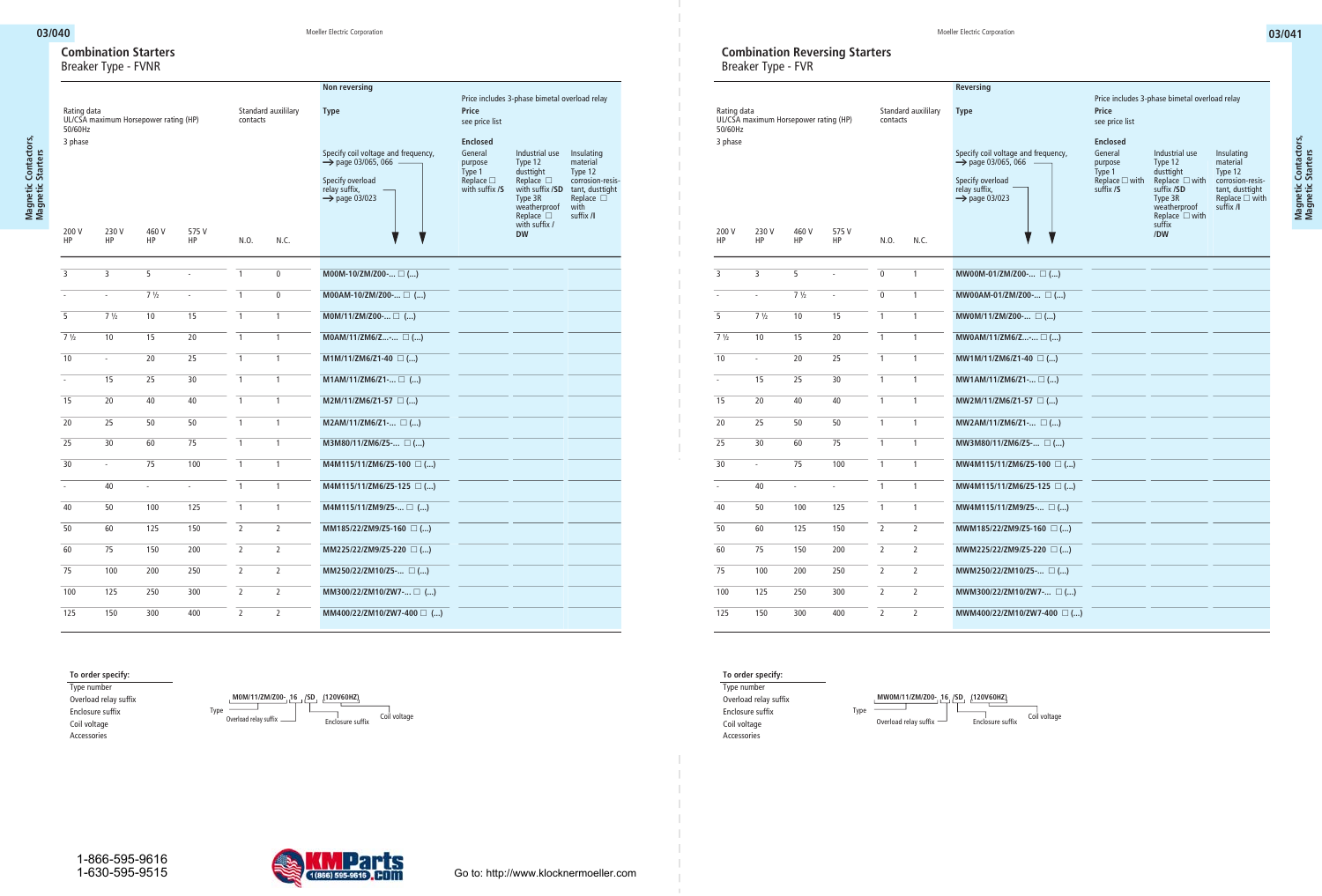## **Combination Reversing Starters** Breaker Type - FVR

| Rating data<br>50/60Hz<br>3 phase |                | UL/CSA maximum Horsepower rating (HP) |             | contacts       | Standard auxililary | <b>Reversing</b><br><b>Type</b><br>Specify coil voltage and frequency,<br>$\rightarrow$ page 03/065, 066<br>Specify overload<br>relay suffix, | Price<br>see price list<br>Enclosed<br>General<br>purpose<br>Type 1<br>Replace □ with | Price includes 3-phase bimetal overload relay<br>Industrial use<br>Type 12<br>dusttight<br>Replace $\Box$ with | Insulating<br>material<br>Type 12<br>corrosion-resis-          |
|-----------------------------------|----------------|---------------------------------------|-------------|----------------|---------------------|-----------------------------------------------------------------------------------------------------------------------------------------------|---------------------------------------------------------------------------------------|----------------------------------------------------------------------------------------------------------------|----------------------------------------------------------------|
| 200 V<br>HP                       | 230 V<br>HP    | 460 V<br>HP                           | 575 V<br>HP | N.O.           | N.C.                | $\rightarrow$ page 03/023                                                                                                                     | suffix /S                                                                             | suffix /SD<br>Type 3R<br>weatherproof<br>$Replace' \square$ with<br>suffix<br>/DW                              | $t$ and $t$ , dusttight<br>Replace $\square$ with<br>suffix /I |
| $\overline{3}$                    | $\overline{3}$ | 5                                     | $\sim$      | $\overline{0}$ | $\overline{1}$      | MW00M-01/ZM/Z00- $\square$ ()                                                                                                                 |                                                                                       |                                                                                                                |                                                                |
| $\sim$                            | $\sim$         | $7\frac{1}{2}$                        | $\sim$ $-$  | $\overline{0}$ | $\overline{1}$      | MW00AM-01/ZM/Z00- □ ()                                                                                                                        |                                                                                       |                                                                                                                |                                                                |
| $\overline{5}$                    | $7\frac{1}{2}$ | 10                                    | 15          | $\overline{1}$ | $\overline{1}$      | MW0M/11/ZM/Z00- $\square$ ()                                                                                                                  |                                                                                       |                                                                                                                |                                                                |
| $7\frac{1}{2}$                    | 10             | 15                                    | 20          | $\overline{1}$ | $\overline{1}$      | MW0AM/11/ZM6/Z- □ ()                                                                                                                          |                                                                                       |                                                                                                                |                                                                |
| 10                                | $\sim$         | 20                                    | 25          | $\overline{1}$ | $\overline{1}$      | $MW1M/11/ZM6/Z1-40$ $\Box$ ()                                                                                                                 |                                                                                       |                                                                                                                |                                                                |
| $\sim$                            | 15             | 25                                    | 30          | $\overline{1}$ | $\overline{1}$      | $MW1AM/11/ZM6/Z1$ $\Box$ ()                                                                                                                   |                                                                                       |                                                                                                                |                                                                |
| 15                                | 20             | 40                                    | 40          | $\overline{1}$ | $\overline{1}$      | MW2M/11/ZM6/Z1-57 $\square$ ()                                                                                                                |                                                                                       |                                                                                                                |                                                                |
|                                   |                |                                       |             |                |                     |                                                                                                                                               |                                                                                       |                                                                                                                |                                                                |
| 20                                | 25             | 50                                    | 50          | $\overline{1}$ | $\overline{1}$      | MW2AM/11/ZM6/Z1- □ ()                                                                                                                         |                                                                                       |                                                                                                                |                                                                |
| $\overline{25}$                   | 30             | 60                                    | 75          | $\overline{1}$ | $\overline{1}$      | MW3M80/11/ZM6/Z5- $\square$ ()                                                                                                                |                                                                                       |                                                                                                                |                                                                |
| $\overline{30}$                   | $\sim$         | 75                                    | 100         | $\overline{1}$ | $\overline{1}$      | MW4M115/11/ZM6/Z5-100 $\Box$ ()                                                                                                               |                                                                                       |                                                                                                                |                                                                |
| $\sim$                            | 40             | $\sim$                                | $\sim$      | $\overline{1}$ | $\overline{1}$      | MW4M115/11/ZM6/Z5-125 $\Box$ ()                                                                                                               |                                                                                       |                                                                                                                |                                                                |
| 40                                | 50             | 100                                   | 125         | $\mathbf{1}$   | $\overline{1}$      | MW4M115/11/ZM9/Z5- $\square$ ()                                                                                                               |                                                                                       |                                                                                                                |                                                                |
| 50                                | 60             | 125                                   | 150         | $\overline{2}$ | $\overline{2}$      | MWM185/22/ZM9/Z5-160 $\Box$ ()                                                                                                                |                                                                                       |                                                                                                                |                                                                |
| 60                                | 75             | 150                                   | 200         | $\overline{2}$ | $\overline{2}$      | MWM225/22/ZM9/Z5-220 $\Box$ ()                                                                                                                |                                                                                       |                                                                                                                |                                                                |
| 75                                | 100            | 200                                   | 250         | $\overline{2}$ | $\overline{2}$      | MWM250/22/ZM10/Z5- $\square$ ()                                                                                                               |                                                                                       |                                                                                                                |                                                                |
| 100                               | 125            | 250                                   | 300         | 2              | $\overline{2}$      | MWM300/22/ZM10/ZW7- □ ()                                                                                                                      |                                                                                       |                                                                                                                |                                                                |
| 125                               | 150            | 300                                   | 400         | $\overline{2}$ | $\overline{2}$      | MWM400/22/ZM10/ZW7-400 $\square$ ()                                                                                                           |                                                                                       |                                                                                                                |                                                                |
|                                   |                |                                       |             |                |                     |                                                                                                                                               |                                                                                       |                                                                                                                |                                                                |



Type number Overload relay suffix Enclosure suffix Coil voltage Accessories







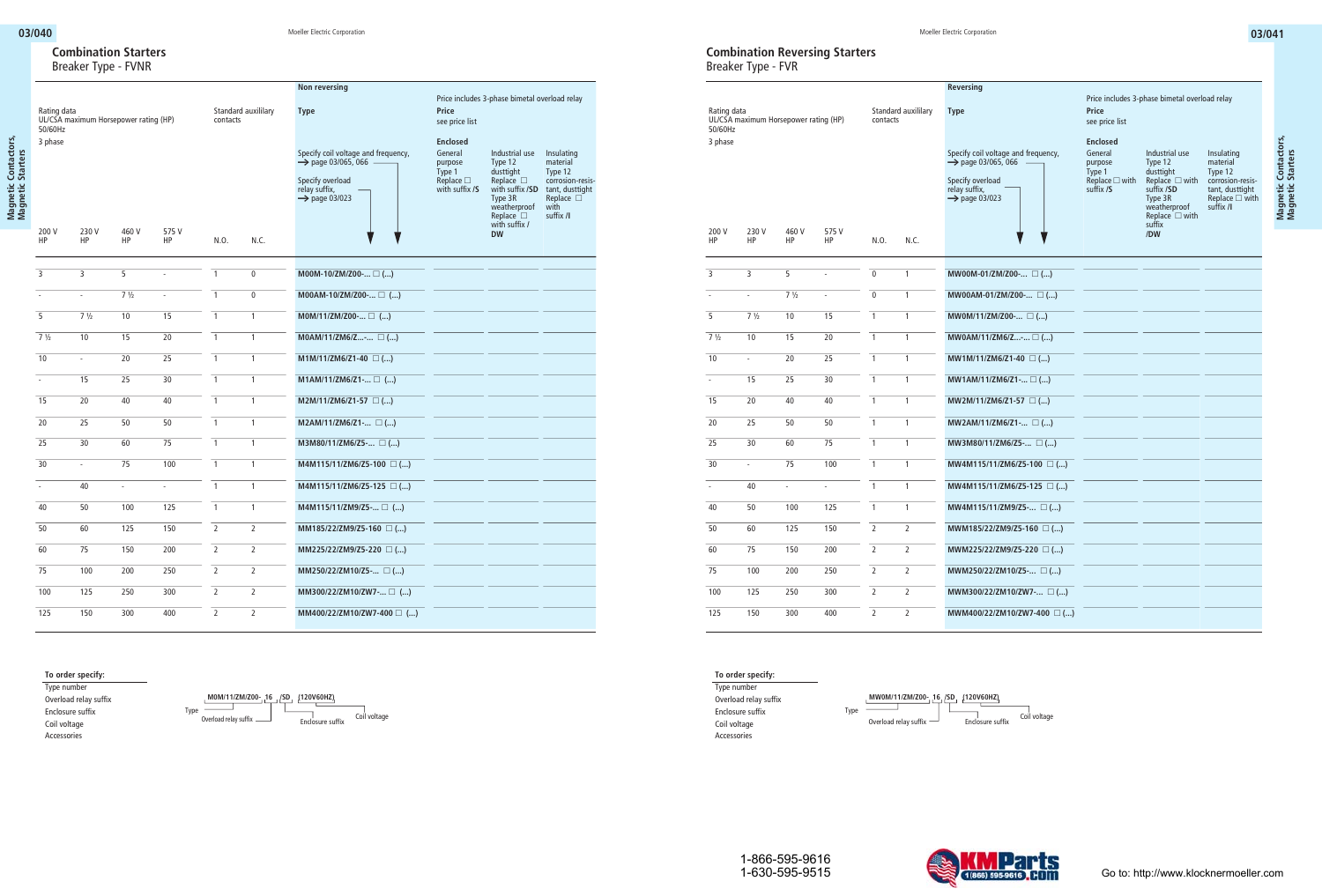**Magnetic Contactors, Magnetic Starters**

Magnetic Contactors,<br>Magnetic Starters

# **Combination Starters - Fusible Disconnect Switch Type**

with fuse holders for Class J fuses - FVNR

| 230 V 460 V 575 V<br>200 V                                                                                                                           | Price includes 3 phase, bimetallic overload relay<br>Replace $\Box$ with suffix <b>/SD</b><br>Replace $\Box$ with suffix / |
|------------------------------------------------------------------------------------------------------------------------------------------------------|----------------------------------------------------------------------------------------------------------------------------|
| HP<br>HP<br>HP<br>N.O. N.C.<br>HP<br>Α<br>see price list<br>see price list<br>Α<br>()<br>                                                            |                                                                                                                            |
| 3<br>$\overline{3}$<br>5<br>$\mathbf{1}$<br>7 <sup>1</sup> / <sub>2</sub><br>30<br>$\mathbf 0$<br>M00M-10/P2-30FC23/Z00- □ ()<br>30                  |                                                                                                                            |
| $\mathbf{1}$<br>$7\frac{1}{2}$<br>$\mathbf{0}$<br>M00AM-10/P2-30FC23/Z00- □ ()<br>10<br>30<br>30<br>$\overline{\phantom{a}}$<br>÷.                   |                                                                                                                            |
| 5<br>5<br>$\mathbf{1}$<br>10<br>15<br>30<br>$\mathbf{1}$<br>30<br>M0M/11/P2-30FC23/Z00- $\Box$ ()                                                    |                                                                                                                            |
| $\mathbf{1}$<br>$7 \frac{1}{2}$<br>$7\frac{1}{2}$<br>60<br>1<br>M0M/11/P2-30FC26/Z00- □()<br>30<br>$\mathcal{L}_{\mathcal{A}}$<br>$\sim$             |                                                                                                                            |
| $\mathbf{1}$<br>15<br>30<br>30<br>$\mathbf{1}$<br>20<br>M0AM/11/P2-30FC26/Z00- $\square$ ()<br>÷.<br>٠                                               |                                                                                                                            |
| $\mathbf{1}$<br>10<br>60<br>$\mathbf{1}$<br>÷.<br>30<br>MOAM/11/P2-30FC26/Z1- $\Box$ ()<br>$\sim$<br>$\sim$                                          |                                                                                                                            |
| $\mathbf{1}$<br>20<br>25<br>30<br>60<br>1<br>M1M/11/P2-30FC26/Z1- $\Box$ ()<br>÷.<br>$\sim$                                                          |                                                                                                                            |
| $\mathbf{1}$<br>10<br>60<br>$\mathbf{1}$<br>M1M/11/P2-60FC26/Z1- $\Box$ ()<br>60<br>ä,<br>$\mathcal{L}$<br>$\sim$                                    |                                                                                                                            |
| $\mathbf{1}$<br>25<br>$\mathbf{1}$<br>M1AM/11/P2-60FC26/Z1- $\Box$ ()<br>30<br>60<br>60<br>$\overline{\phantom{a}}$<br>$\blacksquare$                |                                                                                                                            |
| $\mathbf{1}$<br>15<br>100<br>$\mathbf{1}$<br>60<br>M1AM/11/P2-60FC110/Z1- $\Box$ ()<br>$\sim$<br>$\sim$<br>$\sim$                                    |                                                                                                                            |
| $\mathbf{1}$<br>30<br>60<br>$\mathbf{1}$<br>60<br>$M2M/11/P2-60FC26/Z1$ ()<br>÷.<br>$\sim$<br>$\overline{\phantom{a}}$                               |                                                                                                                            |
| $\mathbf{1}$<br>15<br>100<br>$\mathbf{1}$<br>20<br>40<br>40<br>60<br>M2M/11/P2-60FC110/Z1- $\Box$ ()                                                 |                                                                                                                            |
| 100<br>$\mathbf{1}$<br>$\mathbf{1}$<br>50<br>M2AM/11/P2-60FC110/Z1- $\Box$ ()<br>60<br>÷.<br>$\mathcal{L}_{\mathcal{A}}$<br>$\overline{\phantom{a}}$ |                                                                                                                            |
| $\mathbf{1}$<br>100<br>$\mathbf{1}$<br>M2AM/11/P2-100FC110/Z1- □ ()<br>20<br>25<br>50<br>100<br>$\sim$                                               |                                                                                                                            |
| $\overline{1}$<br>$\mathbf{1}$<br>100<br>60<br>100<br>M3M80/11/P2-100FC110/Z1-100 $\Box$ ()<br>÷.<br>÷.<br>٠                                         |                                                                                                                            |
| $\mathbf{1}$<br>25<br>75<br>100<br>200<br>$\mathbf{1}$<br>30<br>60<br>M3M80/11/P2-100+62003J/Z5-100 $\square$ ()                                     |                                                                                                                            |
| $\mathbf{1}$<br>75<br>100<br>200<br>$\mathbf{1}$<br>30<br>100<br>M4M115/11/P2-100+62003J/Z5-100 $\Box$ ()<br>÷.<br>11 <sub>m</sub>                   |                                                                                                                            |

Notes: **1) Recommended Class J time-delay fuse ampacity.**

**Range: 1.25 - 1.5 x motor full load current**

**2) Contact Moeller Electric for larger sizes**

## **To order specify:**

Type number Overload relay suffix Enclosure suffix Coil voltage Accessories

| M0M/11/P2-30FC26/Z00-10 /S (120V60HZ) |                          |                  |              |
|---------------------------------------|--------------------------|------------------|--------------|
| Type                                  | Overload<br>relay suffix | Enclosure suffix | Coil voltage |

| Additional information       | Page   |
|------------------------------|--------|
| Technical data               | 03/080 |
| <b>Dimensions</b>            | 03/092 |
| Overload relays              | 04/004 |
| Accessories                  | 03/053 |
| <b>Factory modifications</b> | 03/046 |
| Weights                      | 14/020 |